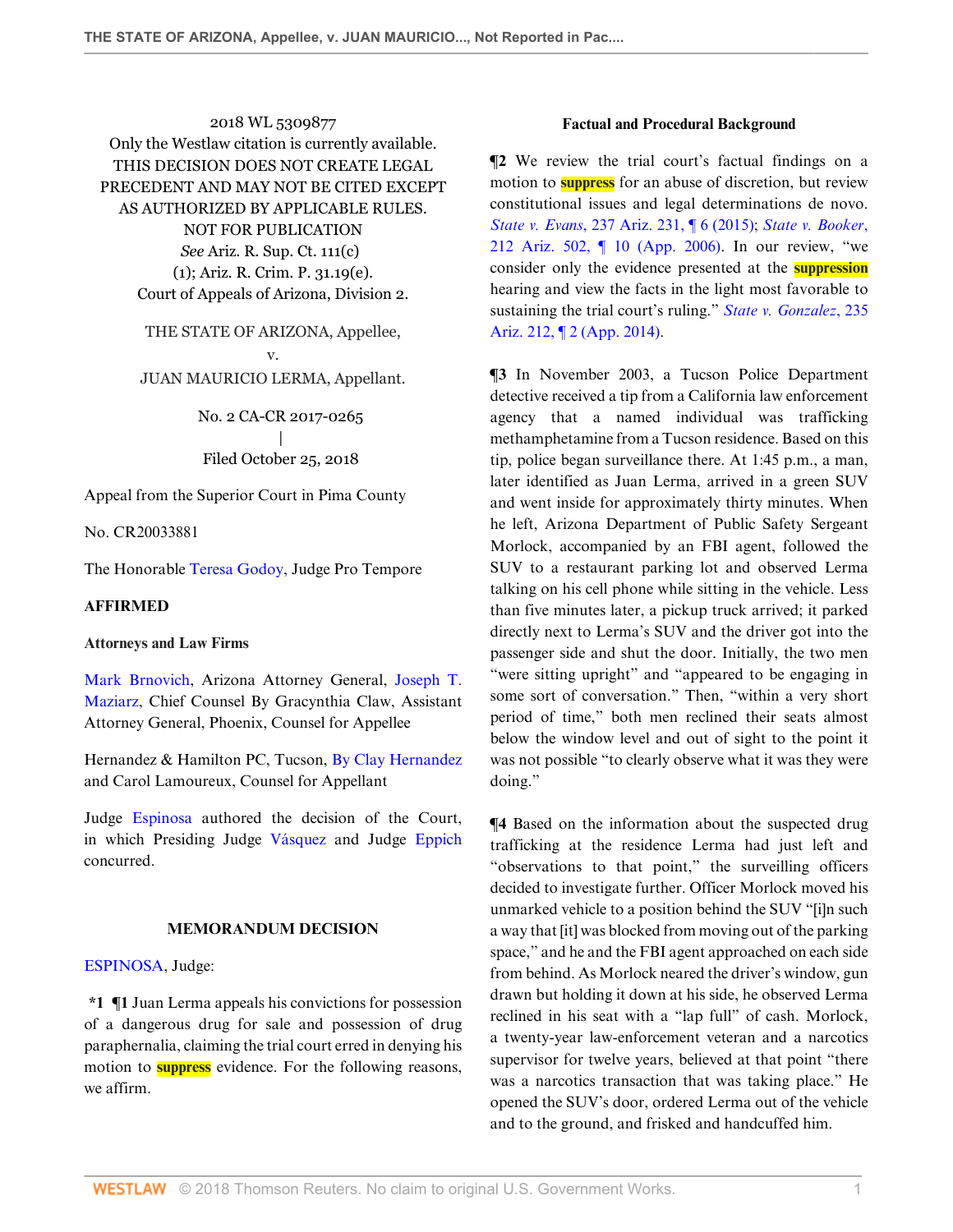**¶5** Within "very few minutes, even seconds," other officers arrived, and one of them saw three suspicious packages appearing to contain "a crystal substance" and marijuana inside the now-open driver's side door pocket. While that officer photographed the SUV, Lerma was placed in a patrol car and a drug-detection dog was brought to the scene within "maybe 10 minutes" of Lerma being removed from his vehicle. After the dog alerted to the presence of drugs, officers discovered, in addition to the packages in the door that did contain marijuana and methamphetamine, an athletic bag under the driver's seat containing approximately 1.5 pounds of methamphetamine. Lerma was arrested and subsequently charged with the offenses noted above.

**\*2 ¶6** Before trial, Lerma filed a motion to **suppress** the evidence found in his SUV, claiming it resulted from an illegal search and that he had been unlawfully arrested and transported to the police station before the dog was brought to the scene. Following a hearing, the trial court denied the motion, and after Lerma failed to appear at trial, an arrest warrant was issued and he was tried *in absentia*. He was convicted as charged but not arrested until December 2016. Lerma was thereafter sentenced to two concurrent prison terms, the longer of which was four years. We have jurisdiction over his appeal pursuant to [A.R.S. §§ 12-120.21\(A\)\(1\),](http://www.westlaw.com/Link/Document/FullText?findType=L&pubNum=1000251&cite=AZSTS12-120.21&originatingDoc=I6e949b00d9de11e8a1b0e6625e646f8f&refType=LQ&originationContext=document&vr=3.0&rs=cblt1.0&transitionType=DocumentItem&contextData=(sc.Search)) [13-4031](http://www.westlaw.com/Link/Document/FullText?findType=L&pubNum=1000251&cite=AZSTS13-4031&originatingDoc=I6e949b00d9de11e8a1b0e6625e646f8f&refType=LQ&originationContext=document&vr=3.0&rs=cblt1.0&transitionType=DocumentItem&contextData=(sc.Search)), and [13-4033\(A\)\(1\)](http://www.westlaw.com/Link/Document/FullText?findType=L&pubNum=1000251&cite=AZSTS13-4033&originatingDoc=I6e949b00d9de11e8a1b0e6625e646f8f&refType=LQ&originationContext=document&vr=3.0&rs=cblt1.0&transitionType=DocumentItem&contextData=(sc.Search)). <sup>[1](#page-3-0)</sup>

#### **Reasonable Suspicion**

**¶7** Lerma first argues the trial court erred in denying his motion to **suppress** the evidence resulting from his arrest because the officers lacked reasonable suspicion to detain him.

**¶8** A brief investigatory stop does not violate Fourth Amendment protections if a police officer has an "articulable, reasonable suspicion, based on the totality of the circumstances, that [a] suspect is involved in criminal activity." *State v. Teagle*[, 217 Ariz. 17, ¶ 20 \(App. 2007\)](http://www.westlaw.com/Link/Document/FullText?findType=Y&serNum=2013885202&pubNum=0000156&originatingDoc=I6e949b00d9de11e8a1b0e6625e646f8f&refType=RP&originationContext=document&vr=3.0&rs=cblt1.0&transitionType=DocumentItem&contextData=(sc.Search)); *see Terry v. Ohio*[, 392 U.S. 1, 30 \(1968\).](http://www.westlaw.com/Link/Document/FullText?findType=Y&serNum=1968131212&pubNum=0000780&originatingDoc=I6e949b00d9de11e8a1b0e6625e646f8f&refType=RP&fi=co_pp_sp_780_30&originationContext=document&vr=3.0&rs=cblt1.0&transitionType=DocumentItem&contextData=(sc.Search)#co_pp_sp_780_30) Citing *State v. Gonzalez*, Lerma asserts he was seized without reasonable suspicion "the moment his vehicle was blocked in and Officer Morlock approached the door with his firearm drawn because a reasonable person in his position would not have felt free to leave." He further argues the "lap full" of cash should not be "factored into the reasonable suspicion analysis because it was not discovered until after Lerma was detained." We disagree.

**¶9** In *Gonzalez*, a police officer responded to a "suspicious activity call" after a report of three individuals—one sitting in a parked vehicle and two outside it—in a restaurant parking lot. [235 Ariz. 212, ¶ 2.](http://www.westlaw.com/Link/Document/FullText?findType=Y&serNum=2033853351&pubNum=0000156&originatingDoc=I6e949b00d9de11e8a1b0e6625e646f8f&refType=RP&originationContext=document&vr=3.0&rs=cblt1.0&transitionType=DocumentItem&contextData=(sc.Search)) The officer parked behind the vehicle in such a way that would have made it "difficult or impossible for [the defendant] to back out and leave." *Id*. ¶ 3. Without activating the patrol car's sirens or spotlight, but with overhead lights on, the officer approached the vehicle "slowly and deliberately," and as he came closer, smelled marijuana. *Id*. ¶¶ 3-4. At the **suppression** hearing, "the key questions were whether a seizure had occurred before the officer smelled marijuana, and if so, whether he had reasonable suspicion at the time of the seizure." *Id*. ¶ 5. In denying the motion, the trial court noted that while Gonzalez was certainly unable to leave, no seizure had occurred before the officer smelled the marijuana because the officer "had not done 'something additional conveying to the parties involved that they were the subject of inquiry.' " *Id*.

<span id="page-1-0"></span>**¶10** On appeal, this court upheld the trial court's denial, concluding "Gonzalez was not detained prior to the officer smelling marijuana as he approached the vehicle." *Id*.  $\parallel$  1. We noted that while "the officer's actions constituted the show of authority necessary for a seizure," the officer's blocking the car "does not end the analysis." *Id.*  $\llbracket \parallel$  12-13. Rather, unless the officer uses physical force, "a defendant is not seized until he becomes 'aware of and submit[s] to the assertion or display of police authority.' " *Id*. ¶ 13 (quoting *G.M. v. State*[, 19 So. 3d 973, 983 \(Fla.](http://www.westlaw.com/Link/Document/FullText?findType=Y&serNum=2019979852&pubNum=0003926&originatingDoc=I6e949b00d9de11e8a1b0e6625e646f8f&refType=RP&fi=co_pp_sp_3926_983&originationContext=document&vr=3.0&rs=cblt1.0&transitionType=DocumentItem&contextData=(sc.Search)#co_pp_sp_3926_983) [2009\)](http://www.westlaw.com/Link/Document/FullText?findType=Y&serNum=2019979852&pubNum=0003926&originatingDoc=I6e949b00d9de11e8a1b0e6625e646f8f&refType=RP&fi=co_pp_sp_3926_983&originationContext=document&vr=3.0&rs=cblt1.0&transitionType=DocumentItem&contextData=(sc.Search)#co_pp_sp_3926_983)). The officer had testified that as he approached the vehicle, none of the suspects reacted or did "anything that indicated that they even saw [him] coming," *id*. ¶ 14, and the trial court therefore could "implicit[ly] determin[e] that there was no submission to the show of authority before the officer smelled marijuana," *id*. ¶ 16; *see also [California](http://www.westlaw.com/Link/Document/FullText?findType=Y&serNum=1991078910&pubNum=0000780&originatingDoc=I6e949b00d9de11e8a1b0e6625e646f8f&refType=RP&fi=co_pp_sp_780_628&originationContext=document&vr=3.0&rs=cblt1.0&transitionType=DocumentItem&contextData=(sc.Search)#co_pp_sp_780_628) v. Hodari D.*[, 499 U.S. 621, 628-29, 631 \(1991\)](http://www.westlaw.com/Link/Document/FullText?findType=Y&serNum=1991078910&pubNum=0000780&originatingDoc=I6e949b00d9de11e8a1b0e6625e646f8f&refType=RP&fi=co_pp_sp_780_628&originationContext=document&vr=3.0&rs=cblt1.0&transitionType=DocumentItem&contextData=(sc.Search)#co_pp_sp_780_628) (absent physical force, seizure occurs only when suspect submits to assertion of police authority).  $\frac{2}{3}$  $\frac{2}{3}$  $\frac{2}{3}$ 

<span id="page-1-1"></span>**\*3 ¶11** Although Lerma asserts "there was no evidence that he was unaware of his detention until he was pulled out" of the SUV, the record is devoid of any indication he submitted to the officer's show of authority prior to Morlock seeing the cash, opening the door, and removing Lerma from the SUV. And the trial court could implicitly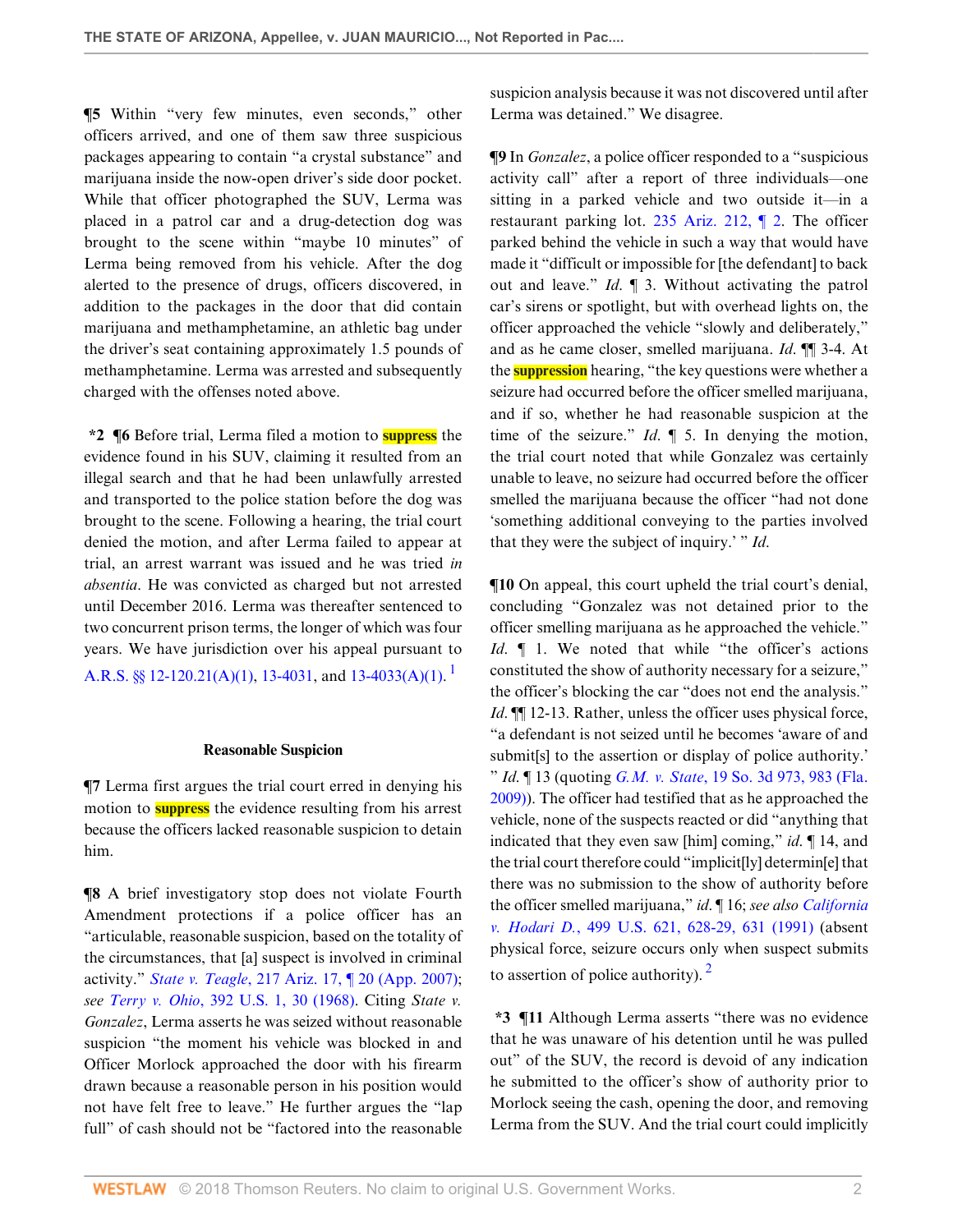infer that because his seat was deeply reclined as the officers approached from behind, Lerma did not see them and was unaware of their presence outside his vehicle, and therefore was not detained or seized until Morlock opened his door. *See Gonzalez*[, 235 Ariz. 212, ¶ 13;](http://www.westlaw.com/Link/Document/FullText?findType=Y&serNum=2033853351&pubNum=0000156&originatingDoc=I6e949b00d9de11e8a1b0e6625e646f8f&refType=RP&originationContext=document&vr=3.0&rs=cblt1.0&transitionType=DocumentItem&contextData=(sc.Search)) *see also G.M.*[, 19 So. 3d at 981](http://www.westlaw.com/Link/Document/FullText?findType=Y&serNum=2019979852&pubNum=0003926&originatingDoc=I6e949b00d9de11e8a1b0e6625e646f8f&refType=RP&fi=co_pp_sp_3926_981&originationContext=document&vr=3.0&rs=cblt1.0&transitionType=DocumentItem&contextData=(sc.Search)#co_pp_sp_3926_981) (no seizure where defendant could not see police behind his vehicle and was unaware of their presence). At that point, based on the totality of the circumstances, the officer had sufficient information to "derive 'a particularized and objective basis for suspecting [Lerma] of criminal activity.' " *Evans*[, 237 Ariz. 231, ¶](http://www.westlaw.com/Link/Document/FullText?findType=Y&serNum=2036398968&pubNum=0000156&originatingDoc=I6e949b00d9de11e8a1b0e6625e646f8f&refType=RP&originationContext=document&vr=3.0&rs=cblt1.0&transitionType=DocumentItem&contextData=(sc.Search)) [8](http://www.westlaw.com/Link/Document/FullText?findType=Y&serNum=2036398968&pubNum=0000156&originatingDoc=I6e949b00d9de11e8a1b0e6625e646f8f&refType=RP&originationContext=document&vr=3.0&rs=cblt1.0&transitionType=DocumentItem&contextData=(sc.Search)) (quoting *[United States v. Cortez](http://www.westlaw.com/Link/Document/FullText?findType=Y&serNum=1981103158&pubNum=0000780&originatingDoc=I6e949b00d9de11e8a1b0e6625e646f8f&refType=RP&fi=co_pp_sp_780_417&originationContext=document&vr=3.0&rs=cblt1.0&transitionType=DocumentItem&contextData=(sc.Search)#co_pp_sp_780_417)*, 449 U.S. 411, 417-18 [\(1981\)\)](http://www.westlaw.com/Link/Document/FullText?findType=Y&serNum=1981103158&pubNum=0000780&originatingDoc=I6e949b00d9de11e8a1b0e6625e646f8f&refType=RP&fi=co_pp_sp_780_417&originationContext=document&vr=3.0&rs=cblt1.0&transitionType=DocumentItem&contextData=(sc.Search)#co_pp_sp_780_417).

**¶12** Lerma also argues, however, that each observation Officer Morlock found suspicious, including the "lap full of cash," was "consistent with innocent activity" and that his suspicion "amounted to nothing more than a hunch." But there is "a gestalt to the totality of the circumstances test," and we cannot simply "parse out each individual factor, categorize it as potentially innocent, and reject it" but instead "must look at all of the factors, (all of which would have a potentially innocent explanation, or else there would be probable cause), and examine them collectively." *State v. O'Meara*[, 198 Ariz. 294, ¶ 10](http://www.westlaw.com/Link/Document/FullText?findType=Y&serNum=2000495062&pubNum=0000156&originatingDoc=I6e949b00d9de11e8a1b0e6625e646f8f&refType=RP&originationContext=document&vr=3.0&rs=cblt1.0&transitionType=DocumentItem&contextData=(sc.Search)) [\(2000\);](http://www.westlaw.com/Link/Document/FullText?findType=Y&serNum=2000495062&pubNum=0000156&originatingDoc=I6e949b00d9de11e8a1b0e6625e646f8f&refType=RP&originationContext=document&vr=3.0&rs=cblt1.0&transitionType=DocumentItem&contextData=(sc.Search)) *see, e.g.*, *State v. Sweeney*[, 224 Ariz. 107, ¶¶ 23-24](http://www.westlaw.com/Link/Document/FullText?findType=Y&serNum=2021662457&pubNum=0000156&originatingDoc=I6e949b00d9de11e8a1b0e6625e646f8f&refType=RP&originationContext=document&vr=3.0&rs=cblt1.0&transitionType=DocumentItem&contextData=(sc.Search)) [\(App. 2010\)](http://www.westlaw.com/Link/Document/FullText?findType=Y&serNum=2021662457&pubNum=0000156&originatingDoc=I6e949b00d9de11e8a1b0e6625e646f8f&refType=RP&originationContext=document&vr=3.0&rs=cblt1.0&transitionType=DocumentItem&contextData=(sc.Search)) (noting individual factors but considering them in aggregate). We consider "such objective factors as the suspect's conduct and appearance, location, and surrounding circumstances, such as the time of day, and [take] into account the officer's relevant experience, training, and knowledge." *State v. Fornof*[, 218 Ariz. 74, ¶](http://www.westlaw.com/Link/Document/FullText?findType=Y&serNum=2015560990&pubNum=0000156&originatingDoc=I6e949b00d9de11e8a1b0e6625e646f8f&refType=RP&originationContext=document&vr=3.0&rs=cblt1.0&transitionType=DocumentItem&contextData=(sc.Search)) [6 \(App. 2008\)](http://www.westlaw.com/Link/Document/FullText?findType=Y&serNum=2015560990&pubNum=0000156&originatingDoc=I6e949b00d9de11e8a1b0e6625e646f8f&refType=RP&originationContext=document&vr=3.0&rs=cblt1.0&transitionType=DocumentItem&contextData=(sc.Search)).

**¶13** Recapping the salient factors here, Officer Morlock knew Lerma had just left the residence of a suspected drug trafficker after a short visit. Lerma had then pulled into a restaurant parking lot and appeared to telephone someone. Within a few minutes, another man parked next to Lerma and got into the passenger side of Lerma's SUV. After a short conversation, both men deeply reclined their seats, all but disappearing from outside view. As Morlock approached, he observed Lerma through the driver's side window, down low in his seat with a "lap full" of cash. Based on his training and long experience as a narcotics supervisor and law enforcement officer, Morlock had a justifiable and particular suspicion that Lerma was conducting a narcotics transaction and the officer lawfully detained him for further investigation. [3](#page-3-2) *See Evans*[, 237 Ariz. 231, ¶ 8.](http://www.westlaw.com/Link/Document/FullText?findType=Y&serNum=2036398968&pubNum=0000156&originatingDoc=I6e949b00d9de11e8a1b0e6625e646f8f&refType=RP&originationContext=document&vr=3.0&rs=cblt1.0&transitionType=DocumentItem&contextData=(sc.Search))

### <span id="page-2-0"></span>**De Facto Arrest**

**\*4 ¶14** Lerma additionally contends the manner of his detention "was unreasonable in light of the surrounding circumstances and amounted to a de facto arrest" without probable cause. In determining whether an illegal arrest occurred, we "give great deference to the trial court's factual determination, but we review the ultimate question de novo." *State v. Blackmore*[, 186 Ariz. 630, 632 \(1996\)](http://www.westlaw.com/Link/Document/FullText?findType=Y&serNum=1996200483&pubNum=0000156&originatingDoc=I6e949b00d9de11e8a1b0e6625e646f8f&refType=RP&fi=co_pp_sp_156_632&originationContext=document&vr=3.0&rs=cblt1.0&transitionType=DocumentItem&contextData=(sc.Search)#co_pp_sp_156_632). When addressing pretrial motions to **suppress** evidence, "the State has the burden of proving by a preponderance of the evidence the lawfulness in all respects of the acquisition of all evidence that the State will use at trial." [Ariz. R. Crim. P. 16.2\(b\)\(1\)](http://www.westlaw.com/Link/Document/FullText?findType=L&pubNum=1003573&cite=AZSTRCRPR16.2&originatingDoc=I6e949b00d9de11e8a1b0e6625e646f8f&refType=LQ&originationContext=document&vr=3.0&rs=cblt1.0&transitionType=DocumentItem&contextData=(sc.Search)). The trial court found the state met this burden, and we agree. [4](#page-3-3)

<span id="page-2-1"></span>**¶15** Because there is no bright-line rule as to when a valid investigatory detention definitively transforms into a de facto arrest, courts evaluate the totality of the circumstances in determining whether a detention was proper. *See State v. Boteo-Flores*[, 230 Ariz. 105, ¶ 14](http://www.westlaw.com/Link/Document/FullText?findType=Y&serNum=2028174959&pubNum=0000156&originatingDoc=I6e949b00d9de11e8a1b0e6625e646f8f&refType=RP&originationContext=document&vr=3.0&rs=cblt1.0&transitionType=DocumentItem&contextData=(sc.Search)) [\(2012\).](http://www.westlaw.com/Link/Document/FullText?findType=Y&serNum=2028174959&pubNum=0000156&originatingDoc=I6e949b00d9de11e8a1b0e6625e646f8f&refType=RP&originationContext=document&vr=3.0&rs=cblt1.0&transitionType=DocumentItem&contextData=(sc.Search)) The detention "must be temporary and last no longer than is necessary to effectuate the purpose of the stop." *Id*. (quoting *Florida v. Royer*[, 460 U.S. 491, 500](http://www.westlaw.com/Link/Document/FullText?findType=Y&serNum=1983113926&pubNum=0000780&originatingDoc=I6e949b00d9de11e8a1b0e6625e646f8f&refType=RP&fi=co_pp_sp_780_500&originationContext=document&vr=3.0&rs=cblt1.0&transitionType=DocumentItem&contextData=(sc.Search)#co_pp_sp_780_500) [\(1983\)\)](http://www.westlaw.com/Link/Document/FullText?findType=Y&serNum=1983113926&pubNum=0000780&originatingDoc=I6e949b00d9de11e8a1b0e6625e646f8f&refType=RP&fi=co_pp_sp_780_500&originationContext=document&vr=3.0&rs=cblt1.0&transitionType=DocumentItem&contextData=(sc.Search)#co_pp_sp_780_500). Further, it "must be tailored to fit the exigencies" of the situation. *Id*. (quoting *[United States v. Pontoo](http://www.westlaw.com/Link/Document/FullText?findType=Y&serNum=2026620704&pubNum=0000506&originatingDoc=I6e949b00d9de11e8a1b0e6625e646f8f&refType=RP&fi=co_pp_sp_506_30&originationContext=document&vr=3.0&rs=cblt1.0&transitionType=DocumentItem&contextData=(sc.Search)#co_pp_sp_506_30)*, 666 [F.3d 20, 30 \(1st Cir. 2011\)](http://www.westlaw.com/Link/Document/FullText?findType=Y&serNum=2026620704&pubNum=0000506&originatingDoc=I6e949b00d9de11e8a1b0e6625e646f8f&refType=RP&fi=co_pp_sp_506_30&originationContext=document&vr=3.0&rs=cblt1.0&transitionType=DocumentItem&contextData=(sc.Search)#co_pp_sp_506_30)). Appellate courts consider "whether the police [were] acting in a swiftly developing situation, and ... [courts] should not indulge in unrealistic second-guessing" or "imagine some alternative means by which the objectives of the police might have been accomplished." *[United States v. Sharpe](http://www.westlaw.com/Link/Document/FullText?findType=Y&serNum=1985114095&pubNum=0000780&originatingDoc=I6e949b00d9de11e8a1b0e6625e646f8f&refType=RP&fi=co_pp_sp_780_686&originationContext=document&vr=3.0&rs=cblt1.0&transitionType=DocumentItem&contextData=(sc.Search)#co_pp_sp_780_686)*, 470 U.S. 675, [686-87 \(1985\)](http://www.westlaw.com/Link/Document/FullText?findType=Y&serNum=1985114095&pubNum=0000780&originatingDoc=I6e949b00d9de11e8a1b0e6625e646f8f&refType=RP&fi=co_pp_sp_780_686&originationContext=document&vr=3.0&rs=cblt1.0&transitionType=DocumentItem&contextData=(sc.Search)#co_pp_sp_780_686); *see Boteo-Flores*[, 230 Ariz. 105, ¶ 15](http://www.westlaw.com/Link/Document/FullText?findType=Y&serNum=2028174959&pubNum=0000156&originatingDoc=I6e949b00d9de11e8a1b0e6625e646f8f&refType=RP&originationContext=document&vr=3.0&rs=cblt1.0&transitionType=DocumentItem&contextData=(sc.Search)).

**¶16** Lerma argues his detention was "completely excessive" because "the circumstances did not warrant approaching the car with guns drawn, dragging Lerma out of the car and handcuffing him on the ground." The record, however, supports the state's contention that the officers were in the midst of a swiftly developing situation, *see Sharpe*[, 470 U.S. at 686,](http://www.westlaw.com/Link/Document/FullText?findType=Y&serNum=1985114095&pubNum=0000780&originatingDoc=I6e949b00d9de11e8a1b0e6625e646f8f&refType=RP&fi=co_pp_sp_780_686&originationContext=document&vr=3.0&rs=cblt1.0&transitionType=DocumentItem&contextData=(sc.Search)#co_pp_sp_780_686) and acted reasonably to effectuate the purpose of the stop, preserve the status quo, and confirm or dispel their suspicion of drug trafficking in progress, *see Boteo-Flores*[, 230 Ariz. 105, ¶¶ 14-15](http://www.westlaw.com/Link/Document/FullText?findType=Y&serNum=2028174959&pubNum=0000156&originatingDoc=I6e949b00d9de11e8a1b0e6625e646f8f&refType=RP&originationContext=document&vr=3.0&rs=cblt1.0&transitionType=DocumentItem&contextData=(sc.Search)); *Blackmore*[, 186 Ariz. at 633](http://www.westlaw.com/Link/Document/FullText?findType=Y&serNum=1996200483&pubNum=0000156&originatingDoc=I6e949b00d9de11e8a1b0e6625e646f8f&refType=RP&fi=co_pp_sp_156_633&originationContext=document&vr=3.0&rs=cblt1.0&transitionType=DocumentItem&contextData=(sc.Search)#co_pp_sp_156_633) (brief stop to maintain status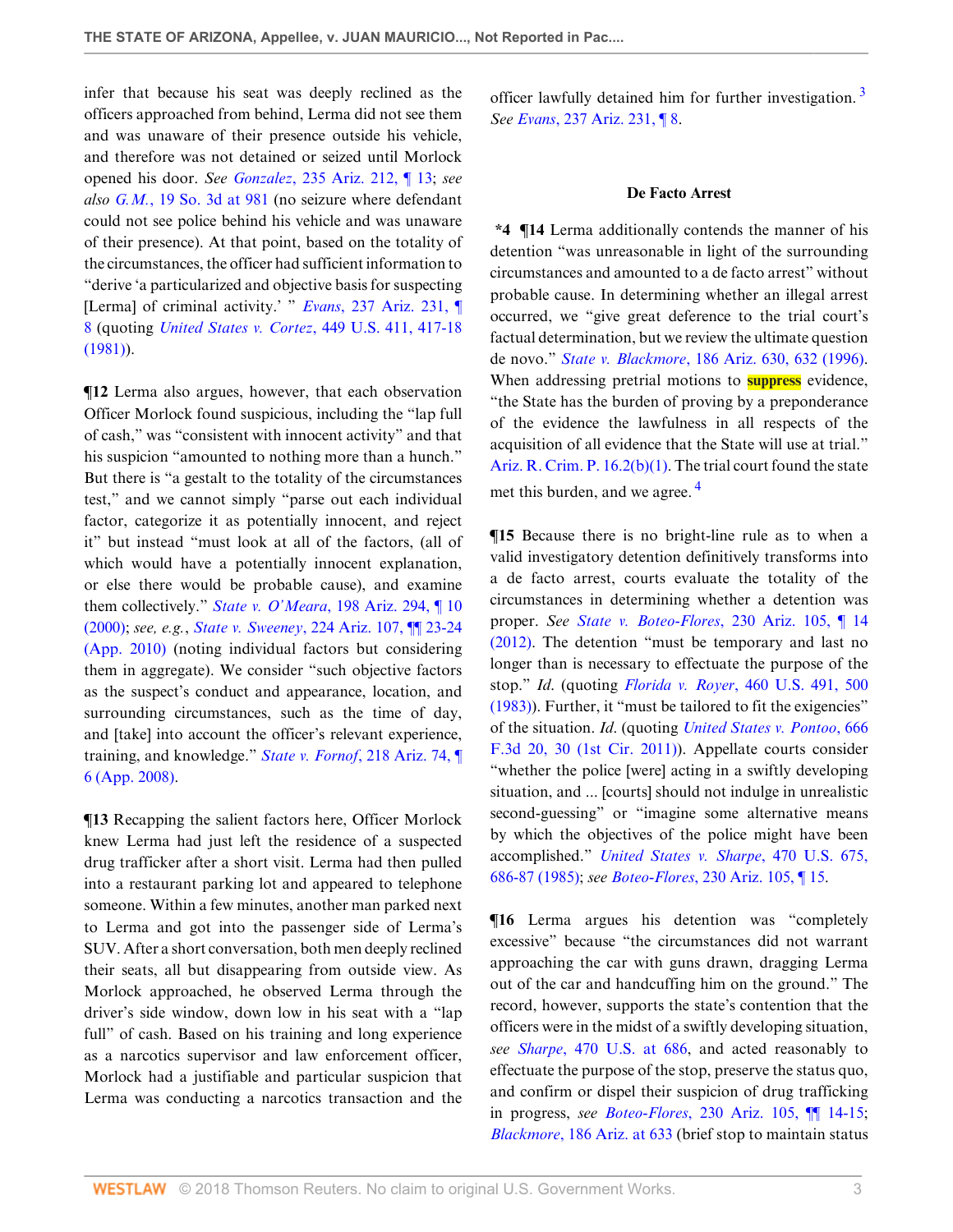quo "may be most reasonable in light of the facts known to the officer") (quoting *[Adams v. Williams](http://www.westlaw.com/Link/Document/FullText?findType=Y&serNum=1972127142&pubNum=0000780&originatingDoc=I6e949b00d9de11e8a1b0e6625e646f8f&refType=RP&fi=co_pp_sp_780_146&originationContext=document&vr=3.0&rs=cblt1.0&transitionType=DocumentItem&contextData=(sc.Search)#co_pp_sp_780_146)*, 407 U.S. 143, [146 \(1972\)](http://www.westlaw.com/Link/Document/FullText?findType=Y&serNum=1972127142&pubNum=0000780&originatingDoc=I6e949b00d9de11e8a1b0e6625e646f8f&refType=RP&fi=co_pp_sp_780_146&originationContext=document&vr=3.0&rs=cblt1.0&transitionType=DocumentItem&contextData=(sc.Search)#co_pp_sp_780_146)). At the time Officer Morlock approached the two men in the SUV and determined a drug-trafficking transaction was likely taking place, he was accompanied by only one other law enforcement officer. Morlock testified he put Lerma on the ground so he would be in "a position where [the officer] could control his activities safely" and "control his movement." This "use of force does not transform a stop into an arrest if the situation explains an officer's fears for his personal safety," nor does the display of a weapon "necessarily convert an investigation into an arrest." *[State v. Romero](http://www.westlaw.com/Link/Document/FullText?findType=Y&serNum=1993169567&pubNum=0000156&originatingDoc=I6e949b00d9de11e8a1b0e6625e646f8f&refType=RP&fi=co_pp_sp_156_49&originationContext=document&vr=3.0&rs=cblt1.0&transitionType=DocumentItem&contextData=(sc.Search)#co_pp_sp_156_49)*, 178 Ariz. [45, 49 \(App. 1993\)](http://www.westlaw.com/Link/Document/FullText?findType=Y&serNum=1993169567&pubNum=0000156&originatingDoc=I6e949b00d9de11e8a1b0e6625e646f8f&refType=RP&fi=co_pp_sp_156_49&originationContext=document&vr=3.0&rs=cblt1.0&transitionType=DocumentItem&contextData=(sc.Search)#co_pp_sp_156_49); *cf. [State v. Vasquez](http://www.westlaw.com/Link/Document/FullText?findType=Y&serNum=1991038745&pubNum=0000156&originatingDoc=I6e949b00d9de11e8a1b0e6625e646f8f&refType=RP&fi=co_pp_sp_156_355&originationContext=document&vr=3.0&rs=cblt1.0&transitionType=DocumentItem&contextData=(sc.Search)#co_pp_sp_156_355)*, 167 Ariz. 352, [355 \(1991\)](http://www.westlaw.com/Link/Document/FullText?findType=Y&serNum=1991038745&pubNum=0000156&originatingDoc=I6e949b00d9de11e8a1b0e6625e646f8f&refType=RP&fi=co_pp_sp_156_355&originationContext=document&vr=3.0&rs=cblt1.0&transitionType=DocumentItem&contextData=(sc.Search)#co_pp_sp_156_355) (quoting *Michigan v. Long*[, 463 U.S. 1032, 1052](http://www.westlaw.com/Link/Document/FullText?findType=Y&serNum=1983131593&pubNum=0000780&originatingDoc=I6e949b00d9de11e8a1b0e6625e646f8f&refType=RP&fi=co_pp_sp_780_1052&originationContext=document&vr=3.0&rs=cblt1.0&transitionType=DocumentItem&contextData=(sc.Search)#co_pp_sp_780_1052) [\(1983\)](http://www.westlaw.com/Link/Document/FullText?findType=Y&serNum=1983131593&pubNum=0000780&originatingDoc=I6e949b00d9de11e8a1b0e6625e646f8f&refType=RP&fi=co_pp_sp_780_1052&originationContext=document&vr=3.0&rs=cblt1.0&transitionType=DocumentItem&contextData=(sc.Search)#co_pp_sp_780_1052) (investigatory detentions leave police "particularly vulnerable in part *because* a full custodial arrest has not been effected, and the officer must make a 'quick decision as to how to protect himself and others from possible danger' ").

**\*5 ¶17** The duration of Lerma's detention was also reasonable under the circumstances. Because "the societal interest in interdicting the transportation (and presumed distribution) of illegal drugs is substantial, ... a person who is reasonably suspected of transporting drugs may be justifiably detained for a longer time than a person detained for a less serious offense." *Teagle*[, 217 Ariz. 17, ¶](http://www.westlaw.com/Link/Document/FullText?findType=Y&serNum=2013885202&pubNum=0000156&originatingDoc=I6e949b00d9de11e8a1b0e6625e646f8f&refType=RP&originationContext=document&vr=3.0&rs=cblt1.0&transitionType=DocumentItem&contextData=(sc.Search)) [33](http://www.westlaw.com/Link/Document/FullText?findType=Y&serNum=2013885202&pubNum=0000156&originatingDoc=I6e949b00d9de11e8a1b0e6625e646f8f&refType=RP&originationContext=document&vr=3.0&rs=cblt1.0&transitionType=DocumentItem&contextData=(sc.Search)). Here, "within a very few minutes, even seconds" after Lerma was removed from the SUV, other officers arrived at the scene and Lerma was placed in a patrol car. He was detained there for only "between 10 and 15 minutes" until the canine unit arrived and alerted to the SUV. We agree with the state's contention that "because illegal drugs were suspected, the drug-detection dog was the least intrusive and arguably most efficient, reliable means of confirming the [officers'] suspicion." A "significant factor in the permissible length of [Lerma's] seizure is how long it would reasonably take" for a drug dog to arrive at the scene. *Teagle*[, 217 Ariz. 17, ¶¶ 34-35](http://www.westlaw.com/Link/Document/FullText?findType=Y&serNum=2013885202&pubNum=0000156&originatingDoc=I6e949b00d9de11e8a1b0e6625e646f8f&refType=RP&originationContext=document&vr=3.0&rs=cblt1.0&transitionType=DocumentItem&contextData=(sc.Search)) (an hour and forty minute seizure not unreasonable where canine unit was roughly sixty miles away). Because the length of Lerma's detention was "not unreasonably prolonged," it did not amount to a de facto arrest and the trial court did not err in denying Lerma's motion to **suppress**. *Id*. ¶ 35.

#### **Disposition**

**¶18** For the foregoing reasons, Lerma's convictions and sentences are affirmed.

# **All Citations**

Not Reported in Pac. Rptr., 2018 WL 5309877

#### Footnotes

- <span id="page-3-0"></span>[1](#page-1-0) [Section 13-4033\(C\)](http://www.westlaw.com/Link/Document/FullText?findType=L&pubNum=1000251&cite=AZSTS13-4033&originatingDoc=I6e949b00d9de11e8a1b0e6625e646f8f&refType=LQ&originationContext=document&vr=3.0&rs=cblt1.0&transitionType=DocumentItem&contextData=(sc.Search)) provides, "[a] defendant may not appeal" a final judgment of conviction "if the defendant's absence prevents sentencing from occurring within ninety days after conviction and the defendant fails to prove by clear and convincing evidence at the time of sentencing that the absence was involuntary." This provision was not in effect until September 2008, well after Lerma's trial, and does not apply retroactively. See State v. Bolding[, 227 Ariz. 82, ¶¶ 3, 9](http://www.westlaw.com/Link/Document/FullText?findType=Y&serNum=2024984731&pubNum=0000156&originatingDoc=I6e949b00d9de11e8a1b0e6625e646f8f&refType=RP&originationContext=document&vr=3.0&rs=cblt1.0&transitionType=DocumentItem&contextData=(sc.Search)) [\(App. 2011\)](http://www.westlaw.com/Link/Document/FullText?findType=Y&serNum=2024984731&pubNum=0000156&originatingDoc=I6e949b00d9de11e8a1b0e6625e646f8f&refType=RP&originationContext=document&vr=3.0&rs=cblt1.0&transitionType=DocumentItem&contextData=(sc.Search)). Lerma's appeal is therefore properly before us.
- <span id="page-3-1"></span>[2](#page-1-1) In his reply brief and at oral argument, Lerma urged this court to limit the holding in Hodari D. on state constitutional grounds, citing other jurisdictions that have done so. But he has not developed this argument in any meaningful way; we therefore do not consider it. State v. Bolton[, 182 Ariz. 290, 298](http://www.westlaw.com/Link/Document/FullText?findType=Y&serNum=1995127462&pubNum=0000156&originatingDoc=I6e949b00d9de11e8a1b0e6625e646f8f&refType=RP&fi=co_pp_sp_156_298&originationContext=document&vr=3.0&rs=cblt1.0&transitionType=DocumentItem&contextData=(sc.Search)#co_pp_sp_156_298) (insufficient argument waives appellate review).
- <span id="page-3-2"></span>[3](#page-2-0) Lerma argues for the first time in his reply brief that "the State should not benefit from additional information an officer learns during an otherwise unjustified attempted detention" as it will incentivize police to "detain first" and "develop suspicion later." Because this argument was not raised in his opening brief, we need not address it. See [State v. Doolittle](http://www.westlaw.com/Link/Document/FullText?findType=Y&serNum=1987101470&pubNum=0000156&originatingDoc=I6e949b00d9de11e8a1b0e6625e646f8f&refType=RP&fi=co_pp_sp_156_357&originationContext=document&vr=3.0&rs=cblt1.0&transitionType=DocumentItem&contextData=(sc.Search)#co_pp_sp_156_357), [155 Ariz. 352, 357 \(App. 1987\)](http://www.westlaw.com/Link/Document/FullText?findType=Y&serNum=1987101470&pubNum=0000156&originatingDoc=I6e949b00d9de11e8a1b0e6625e646f8f&refType=RP&fi=co_pp_sp_156_357&originationContext=document&vr=3.0&rs=cblt1.0&transitionType=DocumentItem&contextData=(sc.Search)#co_pp_sp_156_357) (argument first raised in reply brief is waived). And in any event, we would decline an invitation to establish a new rule for an alleged evil not present in this case and which may or may not arise in the future. See State v. Soriano[, 217 Ariz. 476, n.3 \(App. 2008\)](http://www.westlaw.com/Link/Document/FullText?findType=Y&serNum=2014946619&pubNum=0000156&originatingDoc=I6e949b00d9de11e8a1b0e6625e646f8f&refType=RP&originationContext=document&vr=3.0&rs=cblt1.0&transitionType=DocumentItem&contextData=(sc.Search)) (appellate court "will not render advisory opinions anticipative of troubles which do not exist; may never exist; and the precise form of which, should they ever arise, we cannot predict" (quoting [Phelps Dodge Corp. v. Ariz. Dep't of Water Res.](http://www.westlaw.com/Link/Document/FullText?findType=Y&serNum=2007228724&pubNum=0000156&originatingDoc=I6e949b00d9de11e8a1b0e6625e646f8f&refType=RP&originationContext=document&vr=3.0&rs=cblt1.0&transitionType=DocumentItem&contextData=(sc.Search)), 211 Ariz. 146, n.7 (App. 2005))).
- <span id="page-3-3"></span>[4](#page-2-1) We note the trial court could have found that probable cause to arrest Lerma arose as soon as an officer saw what appeared to be illegal drugs in plain view in his SUV's door. See Blackmore[, 186 Ariz. at 634](http://www.westlaw.com/Link/Document/FullText?findType=Y&serNum=1996200483&pubNum=0000156&originatingDoc=I6e949b00d9de11e8a1b0e6625e646f8f&refType=RP&fi=co_pp_sp_156_634&originationContext=document&vr=3.0&rs=cblt1.0&transitionType=DocumentItem&contextData=(sc.Search)#co_pp_sp_156_634) (drugs found during detention established probable cause to arrest). At the **suppression** hearing, there was some discussion as to whether this discovery was made before or after the canine alert, due to a police report the officer admitted "should have been